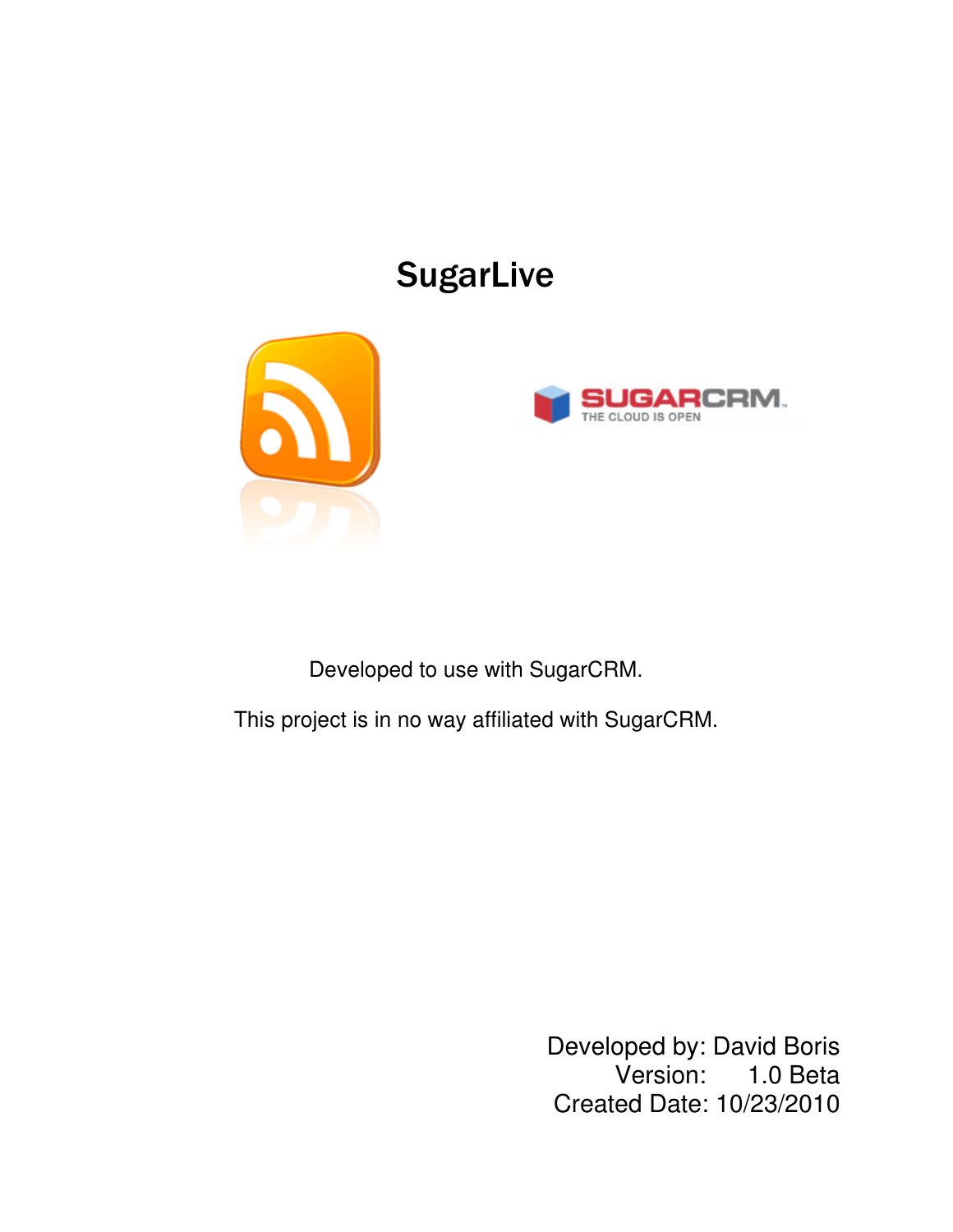#### **Overview**

SugarLive, Live RSS feed widget / gadget to add to your personalized home page!

This plug-in gives you an opportunity to view most recent 10 records assigned to you, by Sugar User right away in your personalized Home pages as in widget/gadget.

You just need to set up a scheduler task from Admin > Scheduler by adding a new job to update your RSS Feed. Check out more detail in How to set up RSS Feed.

If your users don't see latest records updated on their RSS Feed, please check the scheduler setup for RSS Feed Updates.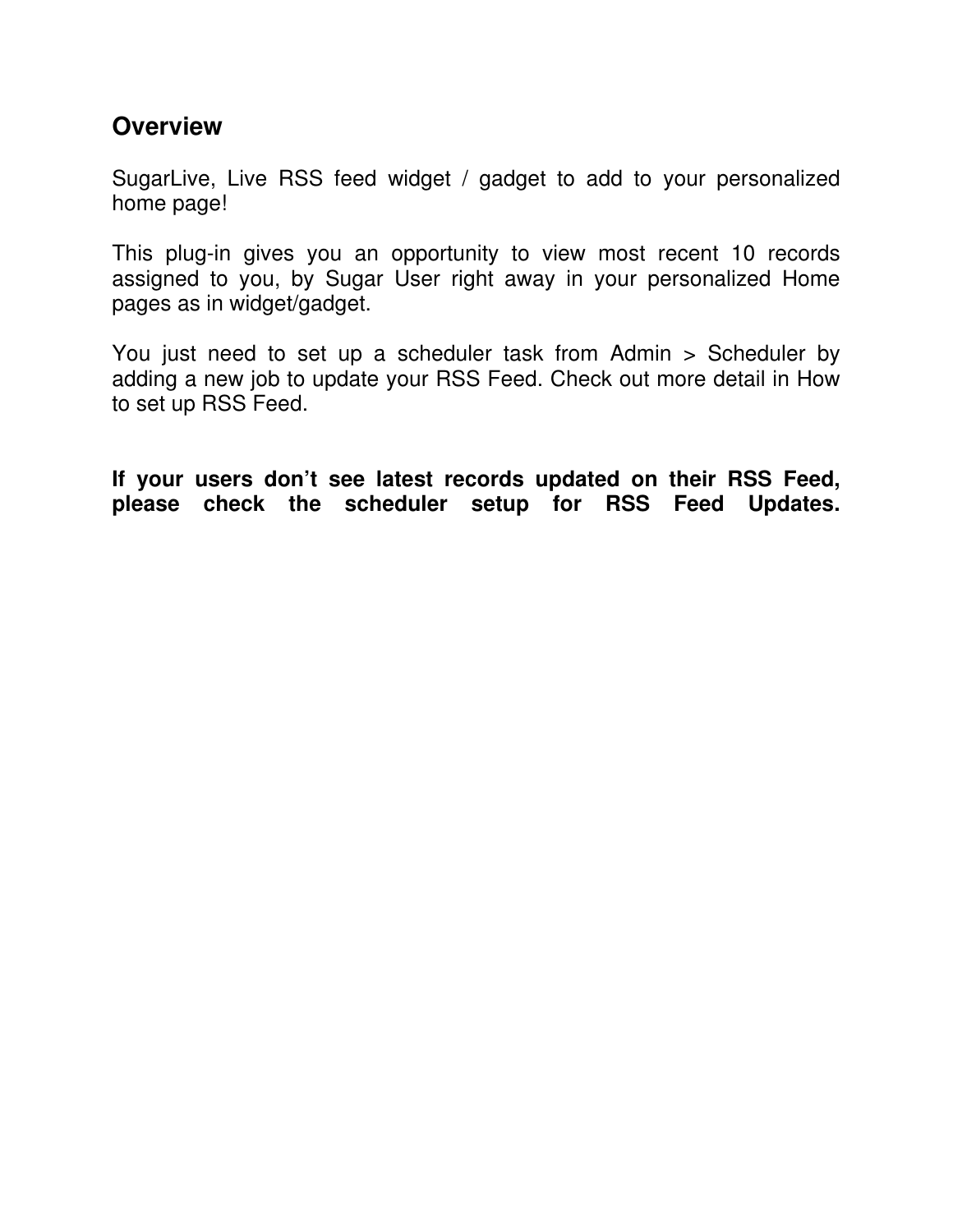#### How to install?

Download plug-in from http://www.sugarforge.org/projects/sugarlive from downloads tab.

Install plug-in using Module Loader, Admin > Module Loader.

## How to setup RSS Feed?

After successful installation, admin has to configure a Scheduler Task from Admin > Scheduler > Create Scheduler.

Specify URL => <site\_url>/writeFile.php

It depends on Admin how frequently they want to update RSS feed. I believe records must be up to date each time user checks the Feed. So, I recommend the scheduler to set up for every minute.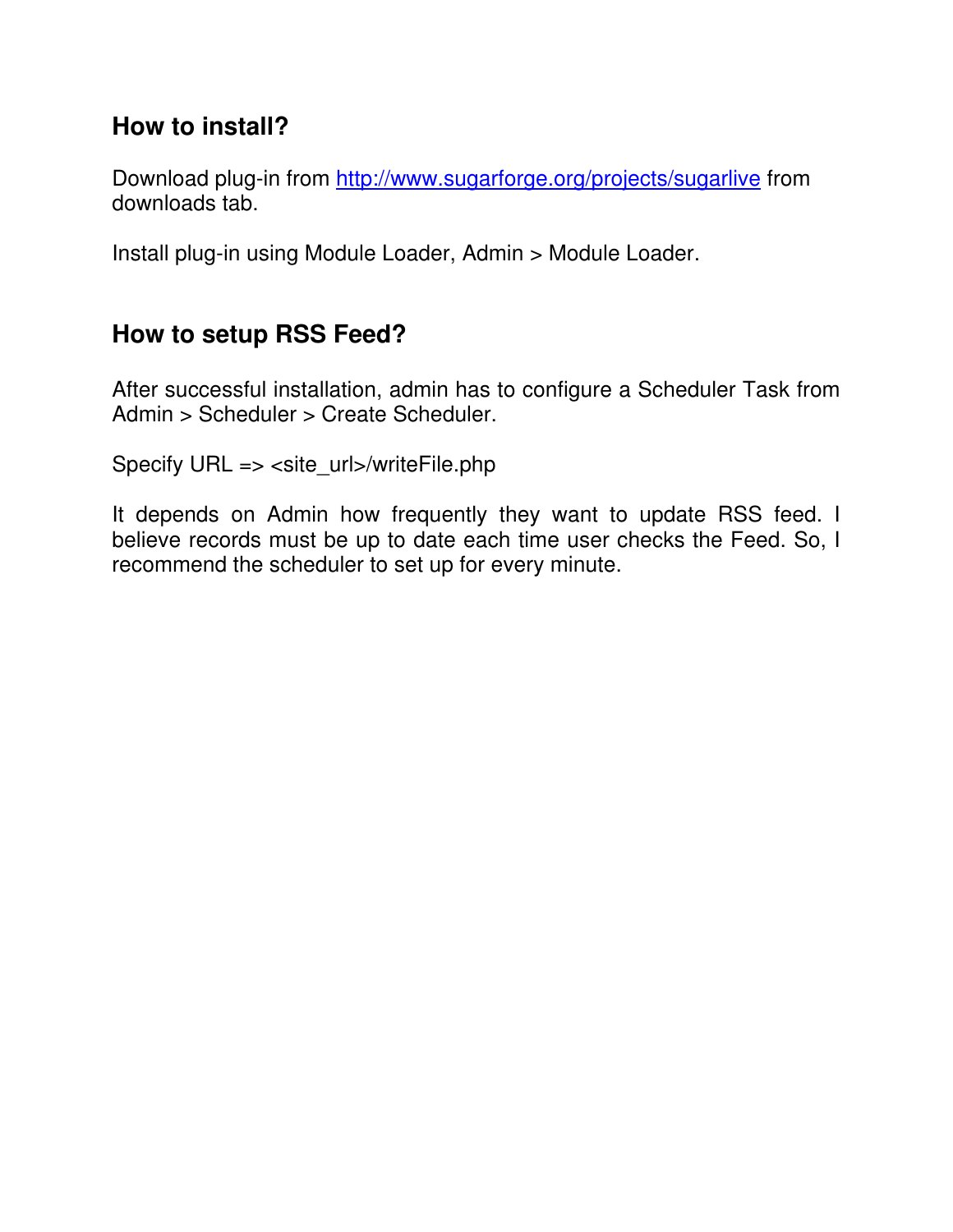### How to add RSS feed to personalized Home Page?

User will have a global control link at very top right of the screen "Get RSS", which will give the links to add the RSS Feeds in personalized Home Page.

| <b>SUGARCRM.</b><br>THE CLOUD IS OPEN                                                          | Welcome, Administrator [Logout] Employees   Admin   Support   About   Get RSS<br>Sitemap $\sim  \Omega $<br>Search |  |  |  |
|------------------------------------------------------------------------------------------------|--------------------------------------------------------------------------------------------------------------------|--|--|--|
| Accounts<br>Projects<br>Home<br><b>Bug Tracker</b>                                             | Contacts<br>Opportunities Leads<br>$\gg$                                                                           |  |  |  |
| Last Viewed: none                                                                              |                                                                                                                    |  |  |  |
| Add standard module's RSS Feed to your personalized "Home Page". e.g. iGoogle, My Yahoo!, etc. |                                                                                                                    |  |  |  |
| Accounts:                                                                                      | <b>Accounts</b>                                                                                                    |  |  |  |
| Contacts:                                                                                      | <b>Contacts</b>                                                                                                    |  |  |  |
| Leads:                                                                                         | Leads <sup>1</sup>                                                                                                 |  |  |  |
| Opportunities:                                                                                 | <b>Opportunities</b>                                                                                               |  |  |  |

| Server response time: 1.38 seconds.                                                                                                                               |
|-------------------------------------------------------------------------------------------------------------------------------------------------------------------|
| @ 2004-2010 SugarCRM Inc. The Program is provided AS IS, without warranty, Licensed under AGPLv3.                                                                 |
| This program is free software; you can redistribute it and/or modify it under the terms of the                                                                    |
| GNU Affero General Public License version 3 as published by the Free Software Foundation, including the additional permission set forth in the source code header |
| POWERED BY<br><b>SUGARCRM.</b>                                                                                                                                    |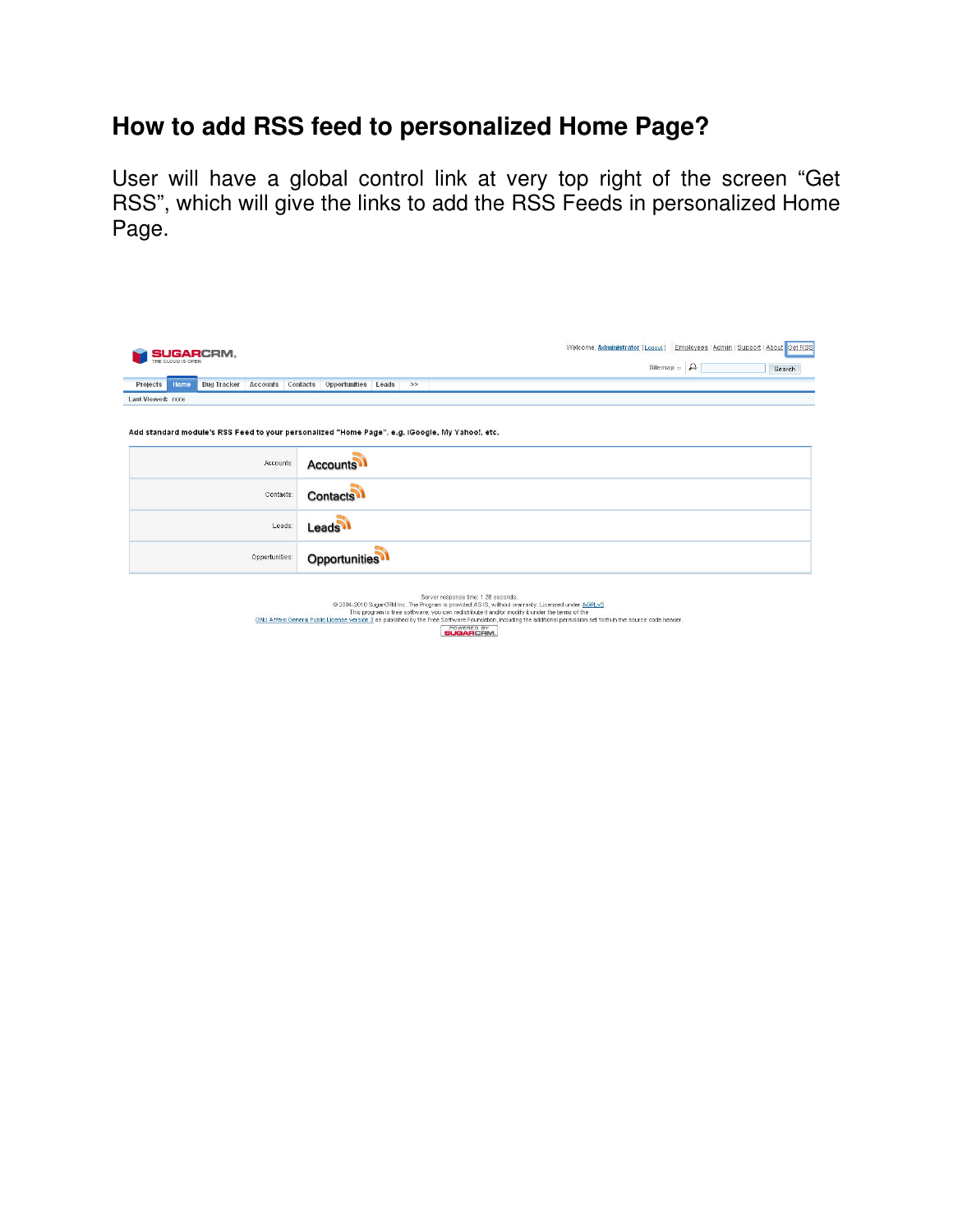By clicking the images user will be redirected to the Subscriber screen.

| Always use My Yahoo to subscribe to feeds.                                                                     |                                                         |
|----------------------------------------------------------------------------------------------------------------|---------------------------------------------------------|
|                                                                                                                | Subscribe Now                                           |
|                                                                                                                |                                                         |
|                                                                                                                |                                                         |
|                                                                                                                |                                                         |
|                                                                                                                |                                                         |
| <b>Sugar Live : Contacts</b>                                                                                   |                                                         |
| Here is the list of Contacts assigned to Administrator                                                         |                                                         |
|                                                                                                                | Loren Godbout has been created on 10/25/2010 07:23pm    |
| Thursday, October 28, 2010 10:28 PM                                                                            |                                                         |
| Created By: admin                                                                                              |                                                         |
|                                                                                                                | Kathleen Organ has been created on 10/25/2010 07:23pm   |
| Thursday, October 28, 2010 10:28 PM                                                                            |                                                         |
| Created By: admin                                                                                              |                                                         |
| Ines Ruel has been created on 10/25/2010 07:23pm                                                               |                                                         |
| Thursday, October 28, 2010 10:28 PM                                                                            |                                                         |
| Created By: admin.                                                                                             |                                                         |
|                                                                                                                |                                                         |
| Thursday, October 28, 2010 10:28 PM                                                                            | Jeffery Bingaman has been created on 10/25/2010 07:23pm |
| Created By: admin                                                                                              |                                                         |
|                                                                                                                |                                                         |
|                                                                                                                |                                                         |
|                                                                                                                |                                                         |
|                                                                                                                |                                                         |
| Kirk Dewitt has been created on 10/25/2010 07:23pm<br>Thursday, October 28, 2010 10:28 PM<br>Created By: admin |                                                         |
|                                                                                                                | Esther Farrand has been created on 10/25/2010 07:23pm   |
|                                                                                                                |                                                         |
| Thursday, October 28, 2010 10:28 PM<br>Created By: admin                                                       |                                                         |
|                                                                                                                | Merrill Oden has been created on 10/25/2010 07:23pm     |
| Thursday, October 28, 2010 10:28 PM                                                                            |                                                         |
| Created By: admin                                                                                              |                                                         |
| Thursday, October 28, 2010 10:28 PM                                                                            | Marty Mcferren has been created on 10/25/2010 07:23pm   |